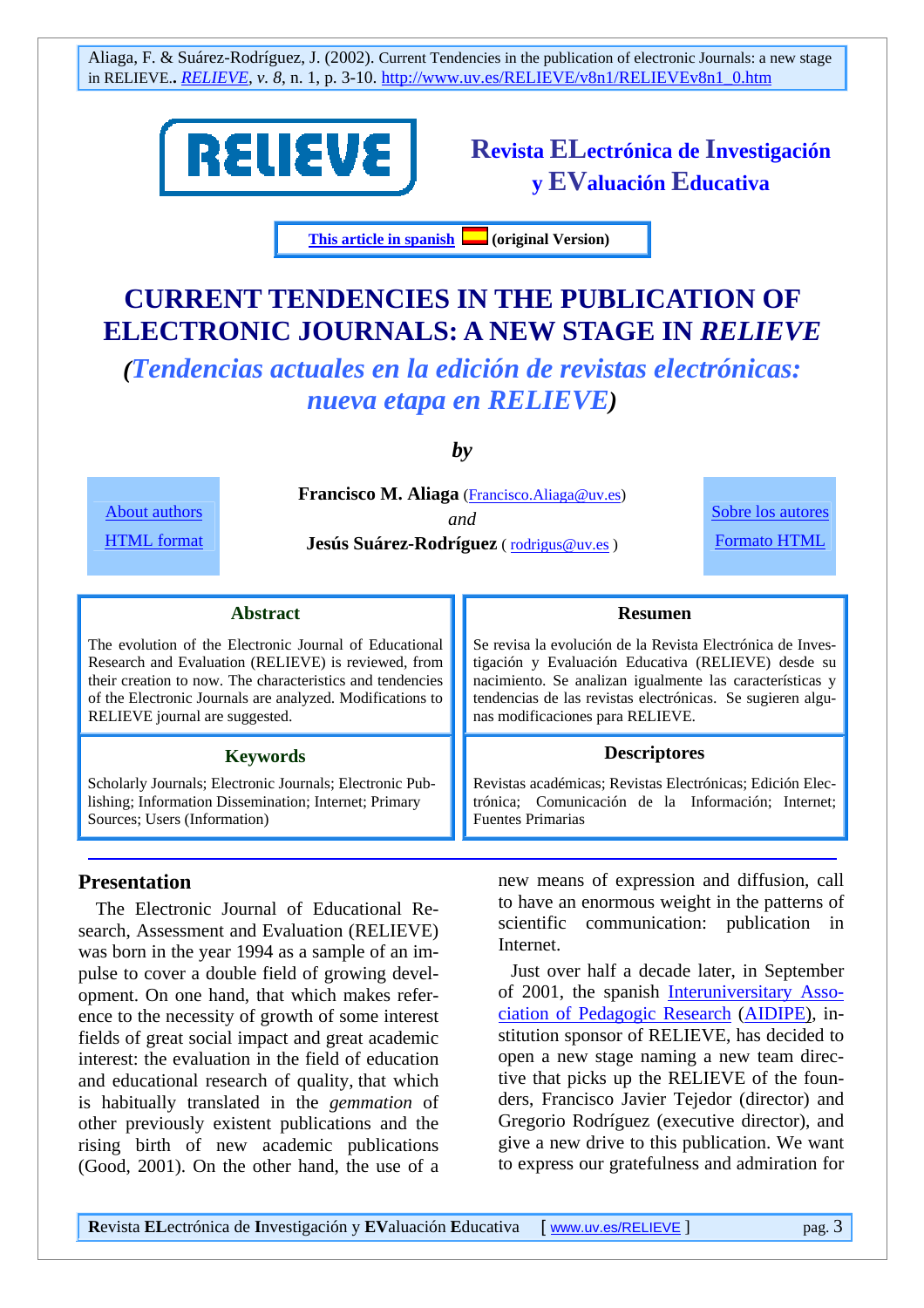the seminal work that these colleagues (with the help of some others) have carried out, facilitating the development and consolidation of RE-LIEVE like a journal of quality and prestige in the field of educational.

Upon outlining the new task that has been entrusted to us, we have wanted to start with the analysis of the main tendencies that are affecting academic publications, especially electronic journals.

#### **Evolution of Electronic Journals**

 We can date the first babblings of electronic journals to the end of the 1970's, although still in a practically experimental way (Turoff and Hiltz, 1982).

 Following the historical landmarks outlined by Harrassowitz (2000) the first electronic journal *New Horizons in Adult Education* was born in 1987, made in format ASCII with a diffusion exclusively through BITNET, one of the first nets that later on would be displaced by the Internet (Aliaga and Suárez, 1995).

Other journals that marked important landmarks in the birth of electronic journals were *Online Journal of Current Clinical Trials* (an academic, exclusively peer-reviewed electronic journal was born in 1992) or *The Cronicle of Higher Education* (Turner, 1997), a journal already classic (it was published in hard copy) that began to develop its experimental electronic version in 1991 (restricted to the net of the University of the South of California. It didn't spread to all subscribers until 1995). As we can verify, there is a great initiative from fundamentally humanistic fields and from applied social sciences - particularly education -, more than the involvement by technological fields, as maybe it had been more logical to wait. In the study of Harter and Kim (1996) they found that the academic area that had produced more electronic journals was education, continued by literature, mathematics, library science and the "sciences of the computers." It is a similar pattern to that which happened in Spain (Aliaga, González Such and Bo, 1999) in that the first steps of the technological development that were led by the educational field:

the first web page was developed by Adell and Bellver, of the Department of Education at the Universidad Jaime I, or the first electronic journal, RELIEVE (Rodríguez, 1999), in which we are composing these lines, was developed by the educational field.

A technological change, the introduction of the World Wide Web that quickly substituted the *gopher*, favored the diffusion of Internet. The easiness of wide use amplified the potential audience very quickly, and it favored the implication of numerous editorial projects in the use of the net. However, this was a gradual process, although of rapid growth. In this way, Roes (1994) revised the panorama of electronic journals on the net in the year in which RELIEVE was founded and could only find 39 academic periodic publications that completed the basic approach of quality of using peer revision. Two years later, and probably like a good sample of the dynamism in this sector, Harter and Kim (1996) found in the first semester of that year a total of 77 academic journals in the net and Hitchcock, Carr and Hall (1996) found 115 soon after. Mogge (1997) lists more than 1000 academic electronic journals. Rodríguez (1999) makes reference to more than 7.000 electronic journals.

We find ourselves, like we have just seen, before an authentic explosion in the quantity of electronic journals that yield to diverse motives:

A) An answer of the companies to the denominated "editorial crisis": the increase in number of titles and the growing costs of academic journals (much higher than inflation) caused that the different institutions dedicated to research and teaching had to spend more money each year to achieve a smaller proportion of those that are published in scientific journals. The answer outlined by the big editorials to favor the reduction of costs has previously been the desktop publishing of already existent journals. It is that which Smith (1999) has denominated the pattern or *path from the commercial editorials.*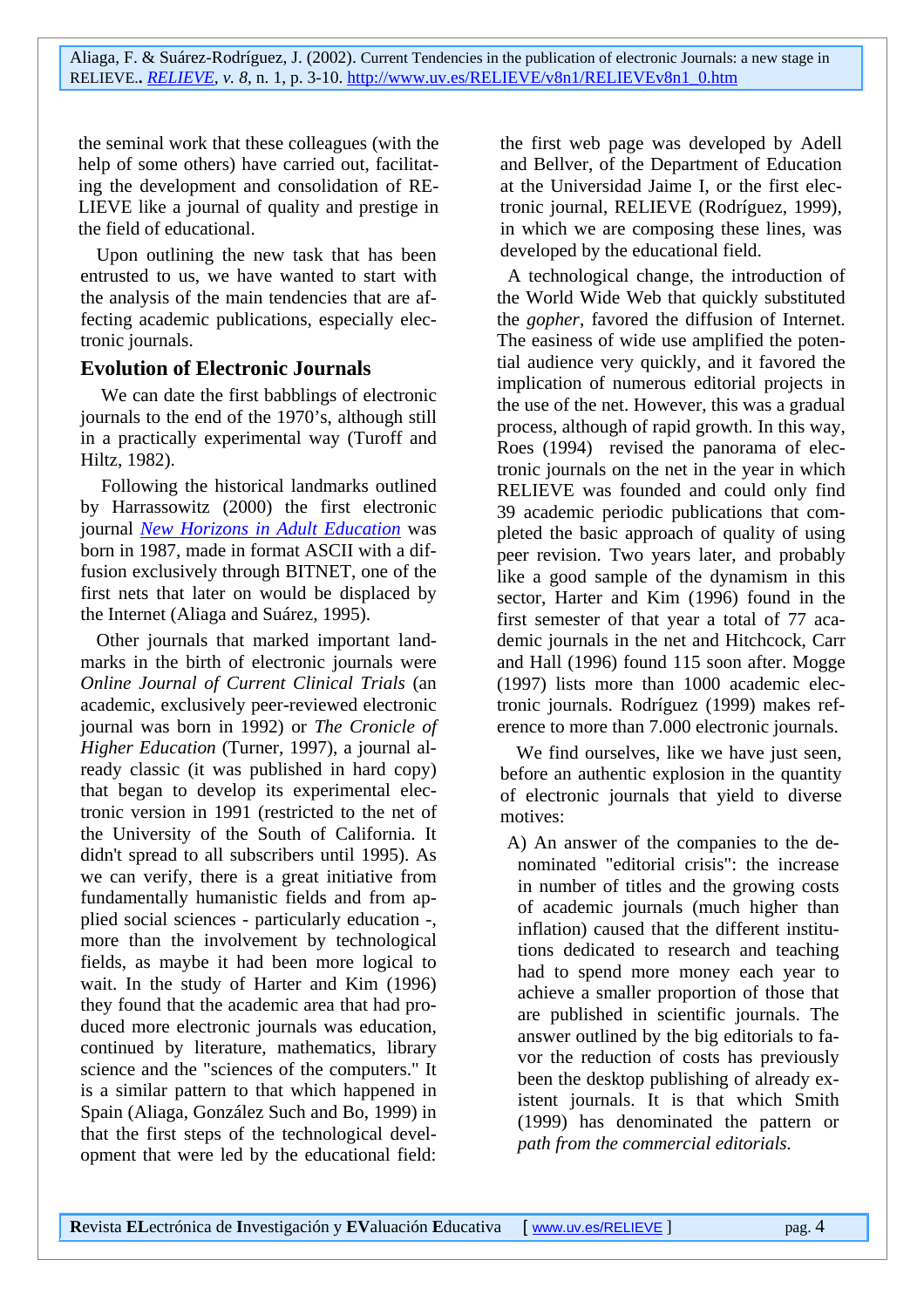B) Model *from the users* (Smith, 1999): there exist diverse indications that we find ourselves before an real process of *insurrection* among wide groups of researchers that are against the role that big editorials play in the distribution of scientific knowledge. It is considered that such companies are superfluous, when not directly harmful, notably increasing the price of the product without adding practically anything to the process. In fact, the real producers of scientific knowledge, the researchers, lose all control over their works, even giving away the copyright on the work itself in a completely gratuitous way. In exchange, they only obtain an access, every time more expensive and limited, to the academic publications. As a reaction, associations have appeared without attention to lucre such as the *Public Library of Science* that promotes the creation of gratuitous virtual libraries or the boycott of journals that after a certain amount of time don't put the published material at the free disposition of the readers (Foster, 2001). The emergence of a great number of electronic journals, more easily managed (because they don't require printing or distribution) published and supported by the very investigators (or by diverse academic instances in which they meet) is another means of confronting the problem. Other more radical proposals (Smith, 1999) also outline a new model, that of *Deconstructed Journals*, in which there would be no need for an editor figure, since the system would work with the contributions of the different authors. Nadasdy (1997) names this new model *Interactive edition* and based on it has created the *Electronic Journal of Cognitive and Brain Sciences*, an electronic journal that functions without editors.

 On the other hand, the certain advantages that electronic journals offer over hard copies have played a certain role in their quick installation. Among these advantages, according to Rodríguez (1999) we can cite:

- a. They are cheaper to produce
- b. More quickly distributed
- c. They have greater diffusion
- d. They are more exact and well written.
- e. More easily read
- f. More easily stored.
- g. More easily managed

### **Publication of Electronic Journals: current state**

In the current moment of electronic journal development, we meet with diverse tendencies that should be analyzed.

In the first place, there is an enormous, and surprising, number of new electronic journals that are practically identical to the old printed journals (Roberts, 1999). These new editorial proposals, to our understanding, do not contribute practically anything to the already existent journals, except dispersion of efforts. It is a well-known fact (Price, 1963) that the enormous increment of specialized academic publications impedes that any author, for as specialized in his topic of interest as he may be, can revise all that is published. A study carried out in North American journals (that have a wider diffusion and greater impact) for Lesk (1997) showed that 48% of social science articles published in 1984 had not been mentioned a single time in the following ten years, a percentage that rose to 93% in the humanities fields. If we add to that process still more complexity, even a greater quantity of titles, we are hindering the localization of the valuable contributions.

A second emergent tendency is the growing impact of electronic journals in their respective academic fields. That is to say, not all the new electronic journals are "*straw*", but rather there is a lot of "*grain*." Fasmine and Yu (2000) affirm that "in comparison to five years ago, several gratuitous electronic journals now exist with a significant impact in their respective fields". The very *Institute of Scientific Information* of Garfield, the *sancta santorum* of the quantification and the concept of the impact of the journals, has included in their *Journal Citation Reports* several of these electronic journals. Harter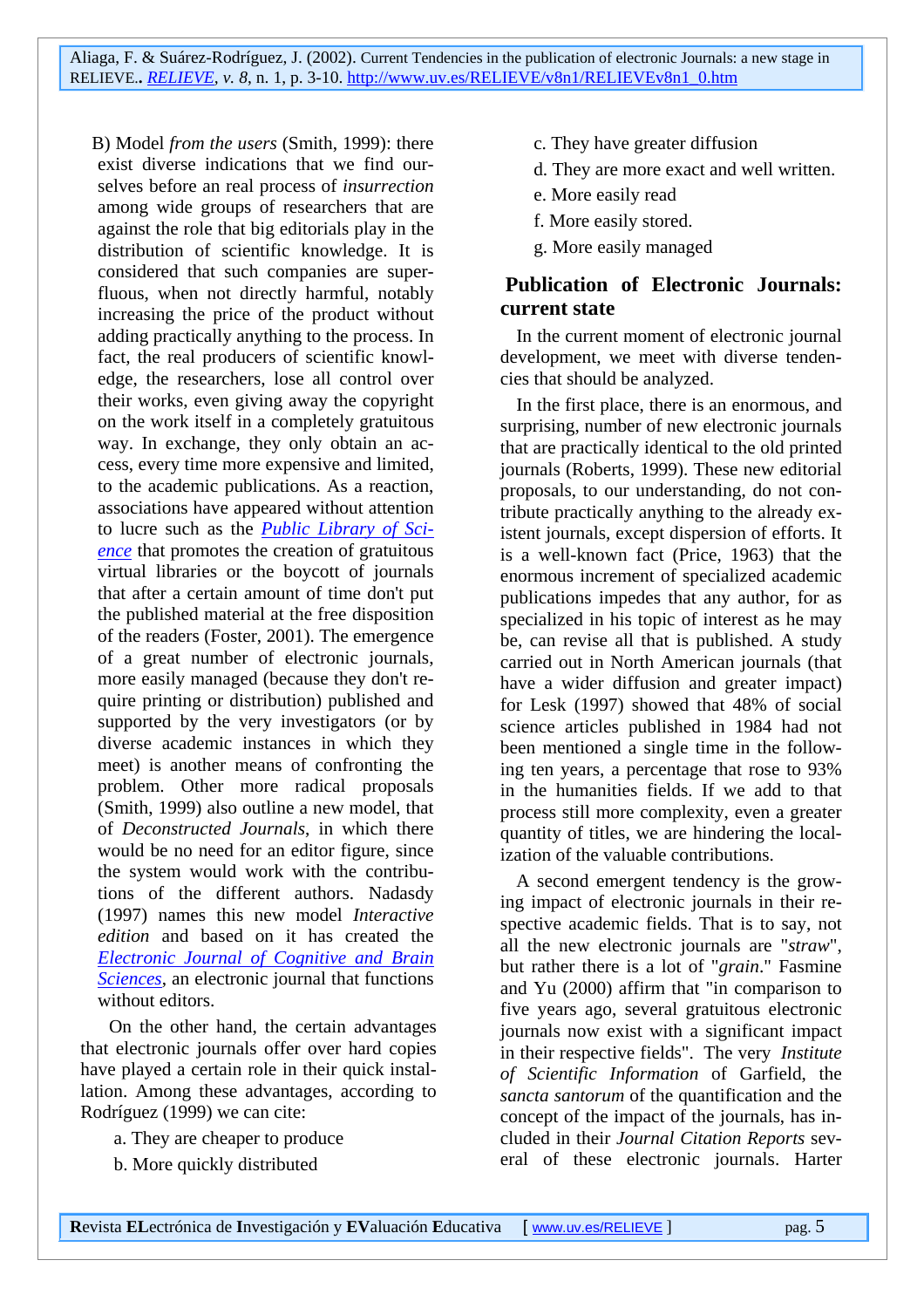(1998) carried out a study on the impact of electronic journals and found that a significant number of them (a fifth of them, almost all gratuitous) had a high impact factor in their respective fields, with a percentile of more than 70. Fosmie and Yu (2000) also found high impact levels in electronic academic journals.

The growing ease of use (availability 24 hours a day and 365 days of the year, accessibility from any computer - from a personal office, without displacements -, search facilities, etc.) and the wide diffusion of computer nets to the near entirety of researchers (something very far from the existent panorama hardly five or ten years ago) are favoring greater impact. There are data that show (Mercer, 2000) a much larger use of electronic journals than that of the respective versions in hard copy.

In the Spanish case, they are many cases of researchers that have been positively valued by the National Assessment Commission of Research Activity (CNEAI) and have contributed works published in electronic journals. Unfortunately the secrecy with which this institution still works, so far from the scientific ideal of publicity for debate and constructive criticism, prevents the specification about the specific valuation of each journal, at least in the field 7 (that of Social Sciences, Politics, of Behavior and of Education).

 A third clearly established tendency in the case of electronic journals is that of including processes of *added value* to the mere publication of articles (Okerson, 1997; Hunter, 1997). Among these options it is necessary to mention:

Interactivity: contrary to the printed publication, Internet allows interaction with the available information, with people related with it, and to do it by diverse means:

a. With the content of the text: The readers can make comments on the article that will appear at their side. In this way one can develop ideas, formulate doubts that will be solved by later research, or make criticisms that can improve future designs. The authors also have the possibility to upgrade or to revise their writings, since a digital article is not necessarily as stable as a printed form (Hunter, 1997).

- b. With the original data: The restults shown are not only available to the author of the research, but rather the original data can be at the readers' disposition (for example, a file of data in format SPSS) with which it is possible to increase confidence in the obtained results, facilitate replication, save costs - the most expensive part of research is, probably, that which leads to the collection of data that can be reused by other researchers -, etc. (Smith, 1994).
- c. With the author: It is a common practice to include the authors' email addresses, facilitating almost immediate access in which the reader can make suggestions, doubts, ideas or to request from them complementary information.
- d. With the editor: The readers can simultaneously become reviewers of the article that they read. More than as a substitute it has to do with a new version of peer revision, the *open peer commentary* (Okerson, 1997) that includes a process that can be considered more democratic, although it also has its own problems (Nadasdy, 1997).

• Wealth of formats: The diverse procedures to show the wanted information range from diverse formats based fundamentally on the text (html, pdf) to formats of images (gif, jpg, png), of audio (wav, mp3, midi), of video (mpeg) or even of virtual reality (vrml), to programming (java, perl, etc.) of interactive processes (formulas, graphics, etc.) what facilitates new presentation forms with multimedia possibilities. Also, the texts can be presented in versions of several languages which favors diffusion and the impact of the works (Okerson, 1997). Moreover, information can be integrated coming from other means (lists of specialized distribution, etc.)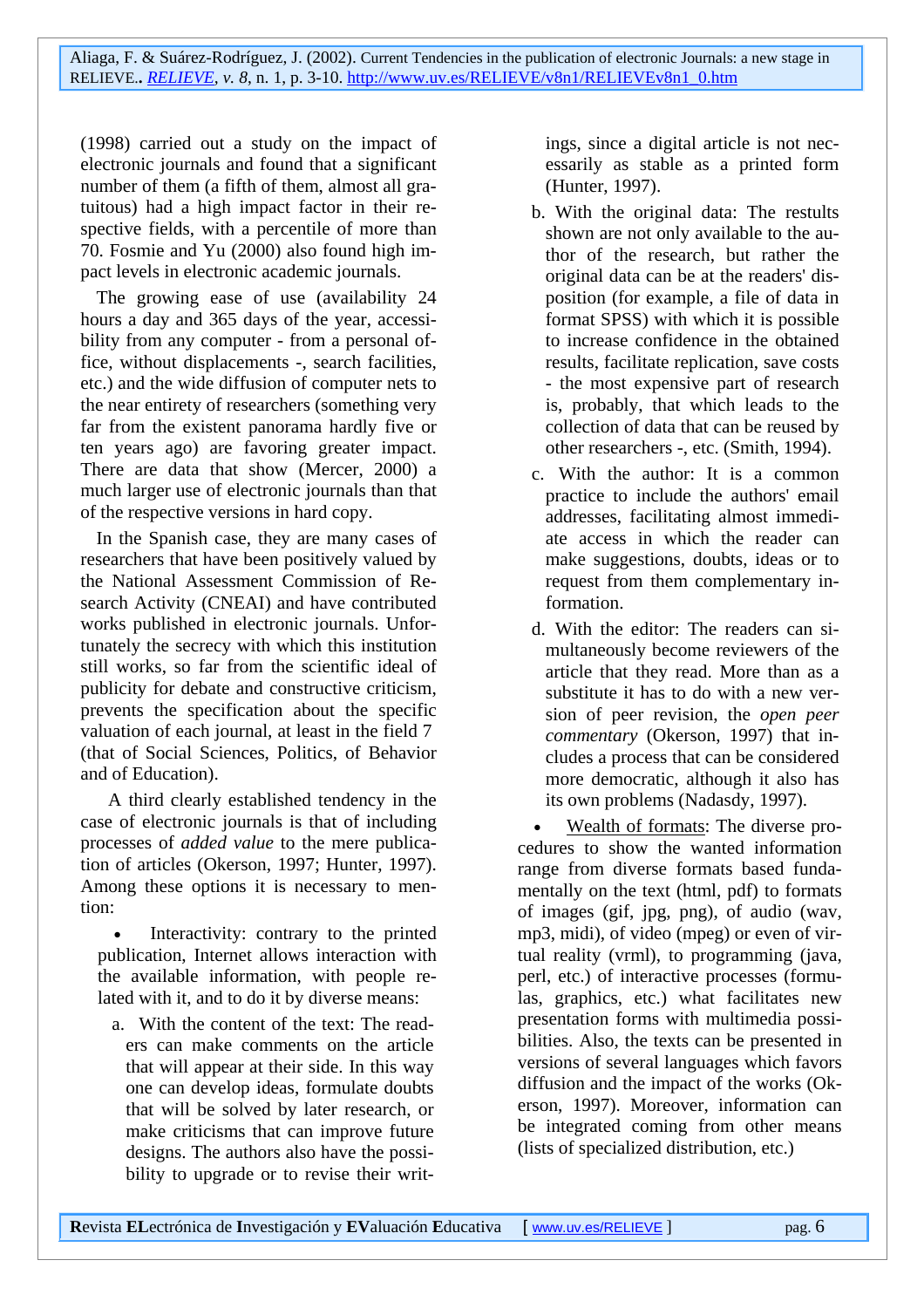Information sources: The ease of adding links that direct to other web pages of interest on the same topic transforms an article into a potential source of information for people interested in a certain topic. A section can even be created to include later publications that mention each article, with which one can even get a following of the topic (Hunter, 1997). *Alert services* can also be established (generally through email) that inform the user of the appearance of new articles in the journal in a general way as for specific topics, starting from previously established profiles for the user. Also, the integration of the texts in diverse search engines facilitates its use. The purpose is to conceive the new electronic journals as a system of information, an research tool, more than a simple publication, which is to say, to aspire to have users, not only readers (Wheary and Schutz, 1997).

Search ease: One can search for articles on varied topics in a wide diversity ways: databases (even complete text), charts of contents (indexes) for topics, for authors, for date,...).

Greater speed in the edition process: The time that the classic edition process of articles requires (that includes the successive rounds of revision-correction, formatting of text, correction of proofs, printing and the distribution) is excessively long and delays the diffusion of knowledge (Wheary and Schutz, 1997). Our personal experience is that the process can last up to one year, something comprehensible given the complexity of the process, but difficultly acceptable in environments of rapid change and/or obsolescence, as can be that of new technologies. The use of email and the web are habitual in the edition of electronic journals (in fact, they usually substitute for other more classic methods), what allows for a remarkable reduction of time.

• Detailed quantification of the diffusion: (number of accesses or *hits*) of each individual article as a new measure, continually up-to-date, of their impact. The use of counters of visits to web pages in those that house articles allows for another type of utilities, like creating listings of the most visited articles (*top 10*) which makes possible the identification of lines of work of social interest, quality articles, etc.

• Flexibility in their structure: The very dynamism that facilitates publication in Internet favors the rigid structure of sections that characterize a printed journal but it is not necessarily applicable to an electronic journal. Some sections can appear on time that in later issues, when interest no longer exists, can disappear. Neither is it necessary for them to maintain the same fixed sections throughout all the issues. It is evident that very general categories as for example "research" articles will be present in a practically continuous way. Other more particular ones can, and they probably should, have a more flexible treatment.

• Changes in the agreements of copyright surrender: The ease of diffusion and the copying of materials published on the Internet, as well as the changes before outlined in the balance between commercial editorials and editions from the very users (Smith, 1999) have caused diverse debates in the topic of the *copyright*. The classic surrender of rights from the author to the editorial is being gradually substituted by a process in which author and editor share such rights, governed by some basic norms (to mention the original publication, fundamentally) and allowing the simultaneous diffusion by other means (or in other web pages) with informative ends.

• To dilute the notion of periodicity of the publication: Desktop publishing allows greater flexibility in the processing of the materials to be publishled. In the first place, it is not necessary to publish an entire issue of the journal simultaneously, but rather they can appear as they are accepted (Legentil-gallant, 2000), always in the period of publication of each issue. This provides a greater speed in the publication of articles, besides making of the journals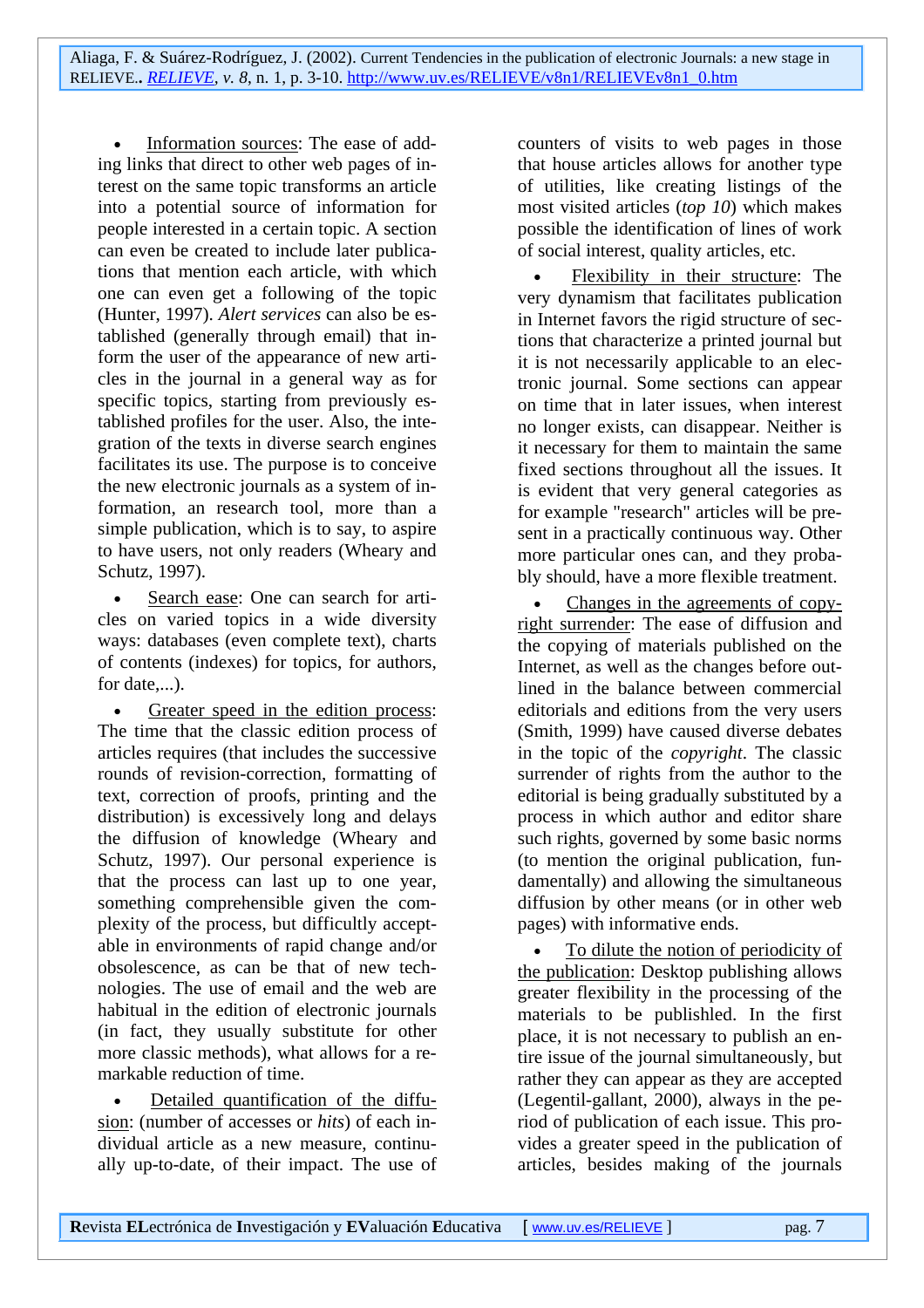somewhat alive and not only *bookcase material*. On the other hand, the already published articles are not set in stone, but rather can be upgraded, revised or corrected after being published (Wheary and Schutz, 1997), indicating the date of the modification. This outlines a new notion of the *evolutionary version of the texts* (Legentil-gallant, 2000). It is evident that this new conception of texts collides with the tradition of the referral or mentioning of *petrified* works. However, we must keep in mind that knowledge is an extremely changing process, that which allows other less rigid mechanisms for its diffusion. It is a change of mentality that must soak gradually into the academic community, but that is already in progress thanks to the possibilities offered by the Internet.

Upon receiving the responsibility of driving a new stage of the Electronic Journal of Educational Research, Assessment and Evaluation (RELIEVE), we have acquired the commitment of continuing to maintain this publication (and therefore to AIDIPE, the association that sponsors it) among the pioneers in academic electronic publication, particularly in the educational field. We know that the bar is set very high, but we are aware that this is a continuous process that is necessary to be pursued without rest.

 With that purpose we seek to introduce changes to RELIEVE that help to consolidate it, even more, as a help tool for researchers and educational professionals. In order that it is useful we must wager in exchange for quality, as much in its contents as in its services. We aspire to do so through implementing the most current tendencies that we have just presented in the future changes of RELIEVE.

#### **References**

- Aliaga, F., González Such, J. y Bo, R.(1999). AIDIPE en Internet: balance de su implantación y utilidad para los investigadores educativos. *Revista de investigación Educativa*, *Vol 17*, N. 2, 507-511.
- Aliaga, F. y Suárez Rodríguez, J. (1995). Las redes de ordenadores: nuevas herramientas para

la investigación educativa. (I) BIT-NET/EARN. *Revista Electrónica de Investigación y Evaluación Educativa*, vol 1, nº 2, www.uv.es/RELIEVE/v1/RELIEVEv1n2.htm. Consultado el 20 de Diciembre de 2001.

Bueno, A. (2001). Evaluación de revistas cien-

- tíficas españolas del campo de la educación: el caso de la Revista de Investigación Educativa "RIE" (1983-2000). Granada: Tesis doctoral no publicada.
- Fosmire, M. y Yu, S. (2000). Free Scholarly Electronic Journals: How Good Are They?. *Issues in Science and Technology Librarianship, n 27***.**

http://www.library.ucsb.edu/istl/00 summer/refereed.html . Consultado el 5 de Octubre de 2001.

- Foster, A. (2001). 40 Computers Scientists Abandon a Print Journal, Preferring Its Online Competitor. *The Chronicle of Higher Education,* 18 de Octubre. http://chronicle.com/free/2001/10/200110180 1t.htm . Consultado el 19 de Diciembre de 2001.
- Harrassowitz (2000). Electronic Journals: A Selected Resource. http://www.harrassowitz.de/top\_resources/ejr esguide.html . Consultado el 15 de Noviembre de 2001.
- Harter, S. (1998). Scholarly communication and electronic journals: an impact study. *Journal of the American Society for Information Science, Vol 49*, N. 6, 507-516.
- Harter, S y Kim, H. (1996). Electronic journals and scholarly communication: a citation and reference study. *Proceeding of the Midyear Meeting of American Society for Information Science*, San Diego CA, del 20 al 22 de Mayo. http://php.indiana.edu/**~**harter/harterasis96midyear.html . Consultado el 5 de Octubre de 2001.
- Hitchcock, S., Carr, L. y Hall, W. (1996). A Survey of STM online journals 1990-1995: the calm before the storm. http://journals.ecs.soton.ac.uk/survey/survey. html . Consultado el 189 de Diciembre de 2001.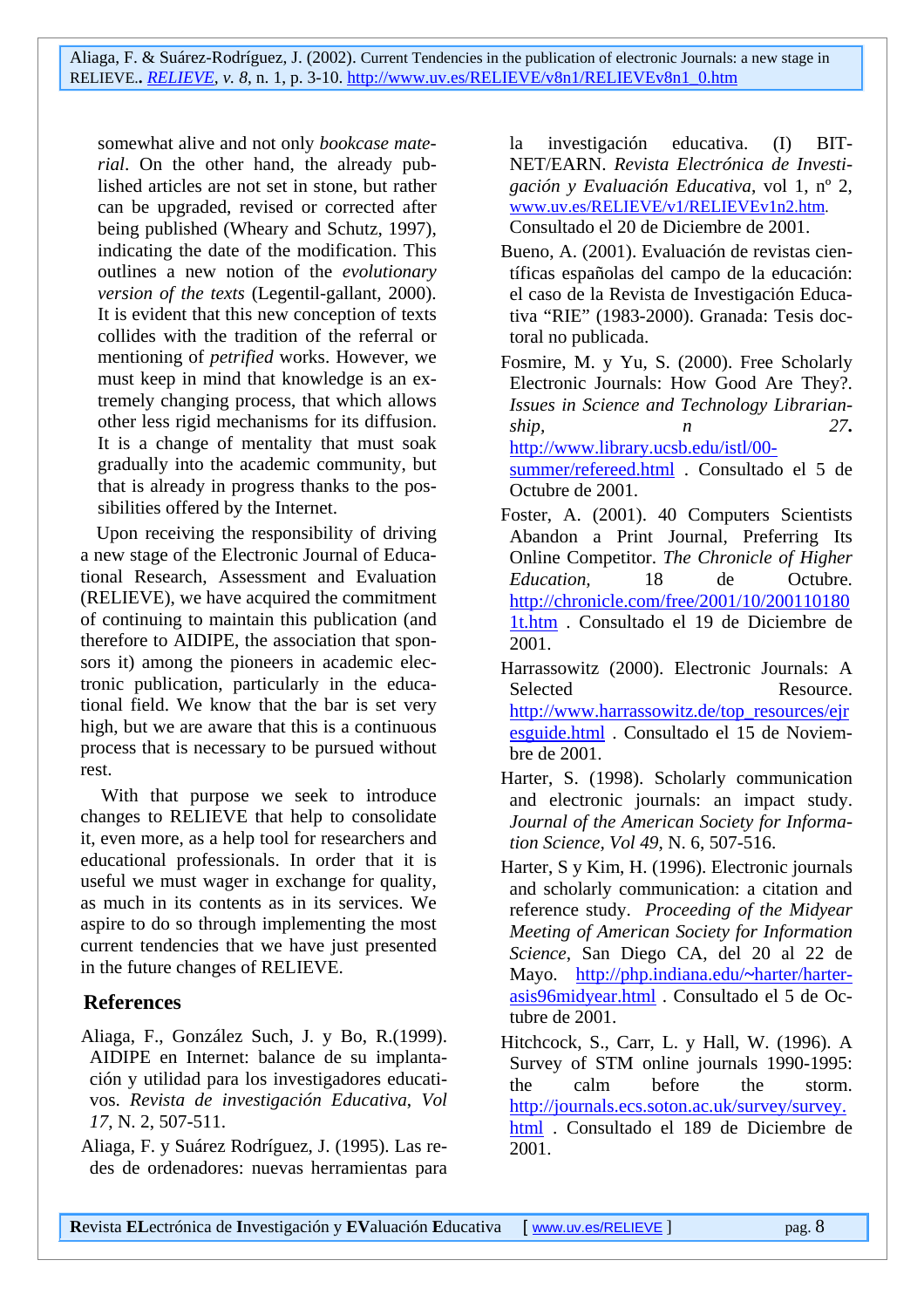- Hunter, K. (1997). Adding Value by Adding Links. *Journal of Electronic Publishig*, vol 3, n.3. http://www.press.umich.edu/jep/03- 03/hunter.html . Consultado el 5 de Octubre de 2001.
- Legentil-Galan,, M. (2000). *Édition de revues scientifiques*.

http://revues.enssib.fr/pdf/Edition.pdf . Consultado el 19 de Diciembre de 2001.

- Lesk, M. (1997). *Books, Bytes and Bucks: Practical Digital Libraries*. San Francisco: TBA.
- Mercer, L. (2000). Measuring the use and value of electronic Journals and Books. *Issues in Science and Technology Librarianship*, n. 25. http://www.library.ucsb.edu/istl/00 winter/article1.html . Consultado el 5 de Octu-

bre de 2001.

- Mogge, D. (Dir.)(1997). Directory of Electronic Journals, Newsletters, and Academic Discussion Lists, séptima edición. Washington D.C.: Association of Research Libraries. http://db.arl.org/
- Nadasdy, Z. (1997). A Trully All-Electronic Journal: Let Democracy Replace Peer Review. *The Journal of Electronic Publishing*, vol. 3, n 1. http://www.press.umich.edu/jep/03- 01/EJCBS.html . Consultado el 17 de Diciembre de 2001.

Okerson, A. (1997). Recent Trend in Scholarly Electronic Publishing. Seminar on Multimedia Scholarly Publishing, Helsinki, May 29, 1997. http://www.library.yale.edu/~okerson/recenttrends.html . Consultado el 5 de Octubre de 2001.

- Price, D.J.S. (1963). *Little Science, Big Science*. New York: Columbia University Press.
- Roberts, P. (1999). Scholarly Publishing, Peer Review and the Internet. *First Monday*, Vol 4,  $N \hspace{1.5cm} 4.$

http://www.firtsmonday.dk/issues/issues4\_4/pr

oberts/index.html . Consultado el 5 de Octubre de 2001.

- Rodríguez, G. (1999). Revistas electrónicas: Cybernautas y/o papirófilos. Cambios en la comunicación científica. *Revistas de Investigación Educativa, Vol 17*, nº 2, pp. 491-494.
- Roes, H. (1994). Electronic journals: a survey of the literature and the net. *Journal of Information Networking* 2, 3, 169-186. http://cwis.kub.nl/**~**dbi/users/roes/articles/ej\_j oin.htm . Consultado el 19 de Diciembre de 2001.
- Smith, G.D. (1994). Increasing the accessibility of data. *British Medical Journal*, vol. 308, 1519-1520.

http://bmj.com/cgi/contet/full/308/6943/1519 . Consultado el 11 de Diciembre de 2001.

- Smith, J. (1999). The Deconstructed Journal- a new model for Academic Publishing. *Learned Publishing*, vol 12, No 2. http://library.ukc.ac.uk/library/papers/jwts/djournal.htm . Consultado el 11 de Octubre de 2001.
- Turner, J. (1997). Pioneering an Online Newspaper. *The Journal of Electronic Publishing*, *Vol 3*, nº2. http://www.press.umich.edu/jep/03-

02/chronicle.html . Consultado el 5 de Octubre de 2001.

- Turoff, M. y Hiltz, S.R. (1982). The electronic journal: A progress report. *Journal of the American Society for Information Science, 33,* 195-202.
- Wheary, J. y Schutz, B. (1997). Making an Electronic Journal Live. *The Journal of Electronic Publishing*, Vol 3, n 1. http://www.press.umich.edu/jep/03-

01/LR.html . Consultado el 20 de Diciembre de 2001.

### **ABOUT THE AUTHORS / SOBRE LOS AUTORES**

**Francisco M. Aliaga** (Francisco.Aliaga@uv.es): Es Profesor Titular en el Departamento de Métodos de Investigación y Diagnóstico en Educación de la Universidad de Valencia (España), cuya dirección es Avda. Blasco Ibáñez, 30. 46010-Valencia. Sus principales líneas de trabajo son "*Internet y Educación*" y "*Metodología de investigación*". La dirección de su página Web es www.uv.es/~aliaga. Fue

**Revista ELectrónica de Investigación y EValuación Educativa [ www.uv.es/RELIEVE ] pag. 9**